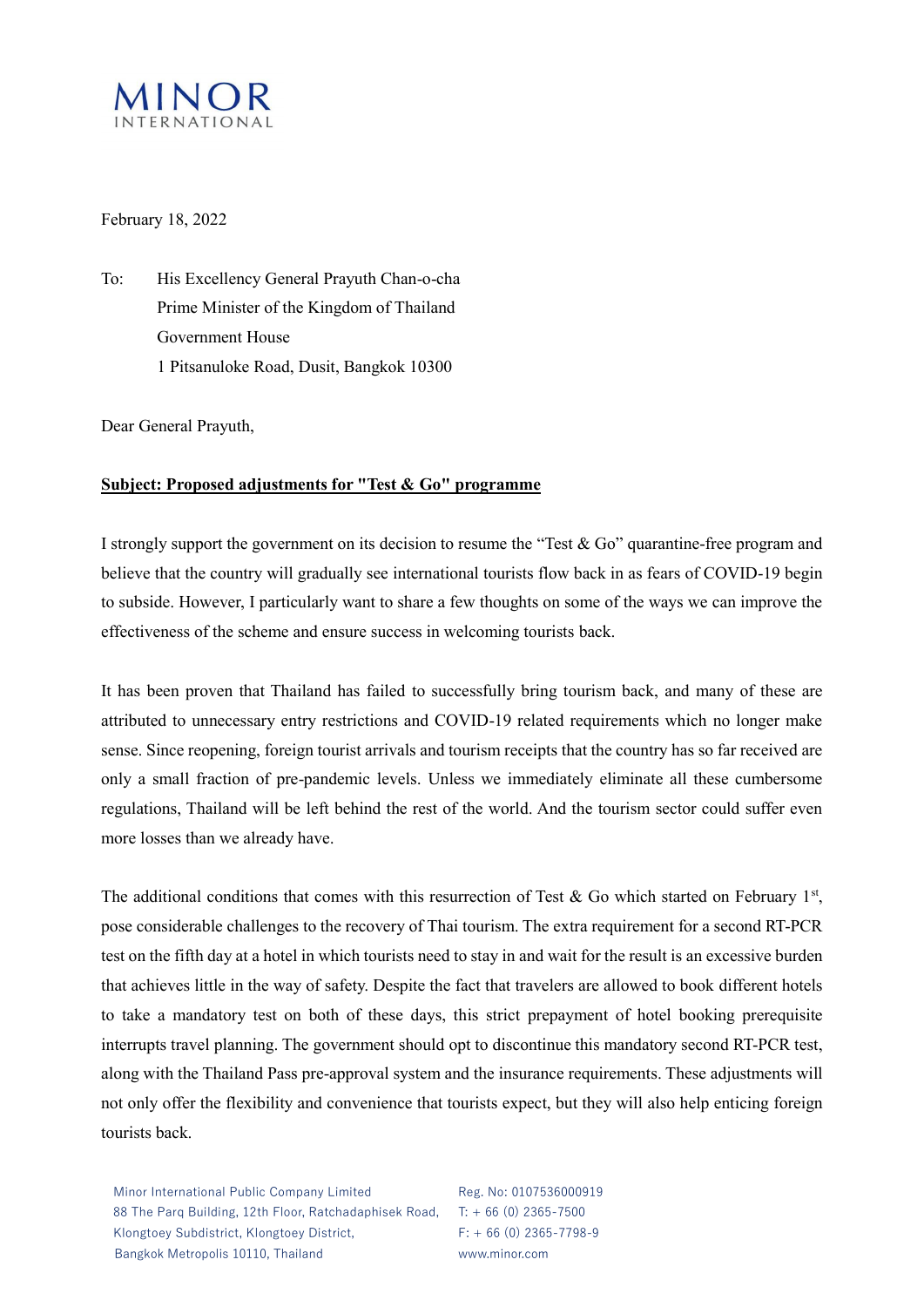

Additionally, the overall reopening process has many regulatory inconsistencies that create confusion for all parties involved. Provincial governors and communicable disease committees have at times issued conflicting orders, forcing tourism operators to undergo lengthy clarification processes just to abide by new rules. The decentralized structure allows local authorities to implement differing policies, resulting in misunderstanding for both hotel operators, travelers and tourist operators. Therefore, I am of the opinion that a centralized system with clear and uniform instruction from the national government is needed. Tourism policy needs to be developed and implemented at a national level, as we have always done during the past crises. Policy makers ought to understand the importance of the tourism sector and support operators in navigating new rules and processes.

Many restrictions that apply specifically to incoming tourists are no longer necessary as domestic transmission of Omicron has already spread far and wide. The reopening should be as simple as possible, avoiding redundant processes that place excessive burdens on travelers. Thailand should follow the entry rules of those tourism dependent economies such as the Maldives, Dubai, the United States and European nations. Several of these destinations have already seen positive rebound of visitors, climbing back to pre COVID-19 levels. According to the collection of data on entry restrictions and COVID-19 travel requirements around the world conducted by *sherpa*, there are more than 100 countries that are currently applying less stringent entry requirements as compared to those being applied in Thailand. It is also important to note that many of these countries are seeing even higher number of daily new cases than ours. However, they have transitioned to treat this virus as an endemic disease, like seasonal flu. Therefore, any kinds of restriction are no longer necessary. It has been proven that countries with a more liberal reopening approach will see a stronger tourism rebound as compared to those with conservative policies like what we are seeing in Thailand.

I wish to reiterate again that the existing Thailand Pass pre-approval system has outlived its usefulness and is serving as a hindrance to travel rather than a public health safeguard. Pre-departure proof of vaccination and RT-PCR testing, as required by most nations and airlines, are already sufficient and more than enough in today's world. We have accumulated travelers feedbacks on Test & Go scheme and learn that Thailand's policy is too cumbersome (please see our infographic in Appendix 1 below for your reference). Eliminating these regulations should be the government's top priority to unlock our tourism recovery and the Thai economy.

I would expect that we will see more variants after Omicron. In such events, the worst course of action would be reverting back to lockdowns and restrictions. It is time that we learn to live with COVID-19 as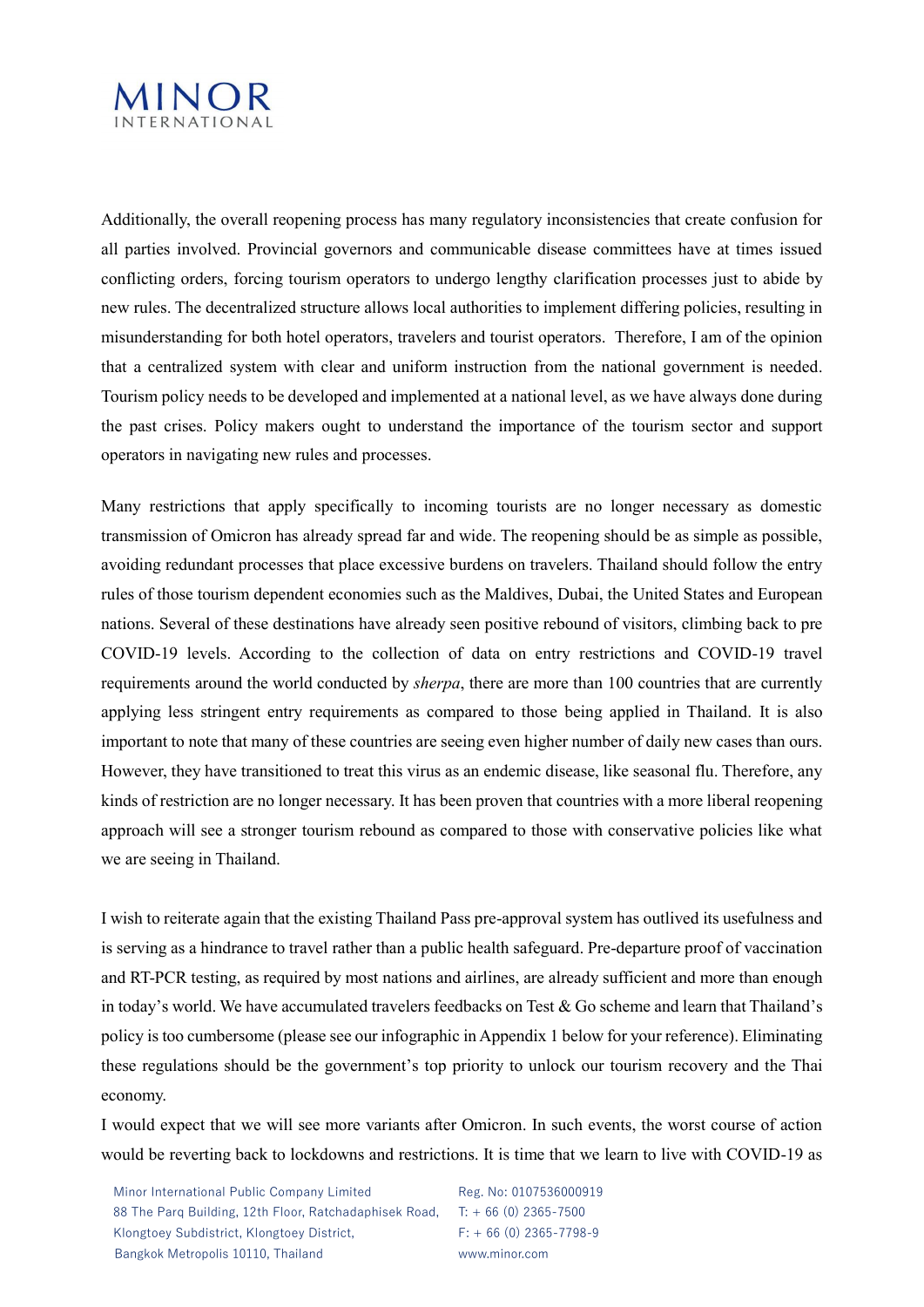

it becomes an endemic. We must get back to normality in our daily lives. I thank you in advance for your consideration on this important matter. Should you have any questions or concerns, I make myself at your disposal.

Yours Sincerely,

Luci.

William E. Heinecke Chairman Minor International PCL.

CC: His Excellency Mr. Anutin Charnvirakul Deputy Prime Minister and Minister of Public Health

> His Excellency Mr. Don Pramudwinai Deputy Prime Minister and Minister of Foreign Affairs

His Excellency Mr. Supattanapong Punmeechaow Deputy Prime Minister and Minister of Energy

His Excellency Mr. Phiphat Ratchakitprakarn Minister of Tourism and Sports

General Suphot Malaniyom Secretary - General of National Security Council

Mr. Yuthasak Supasorn Governor of Tourism Authority of Thailand

### Mr. Kalin Sarasin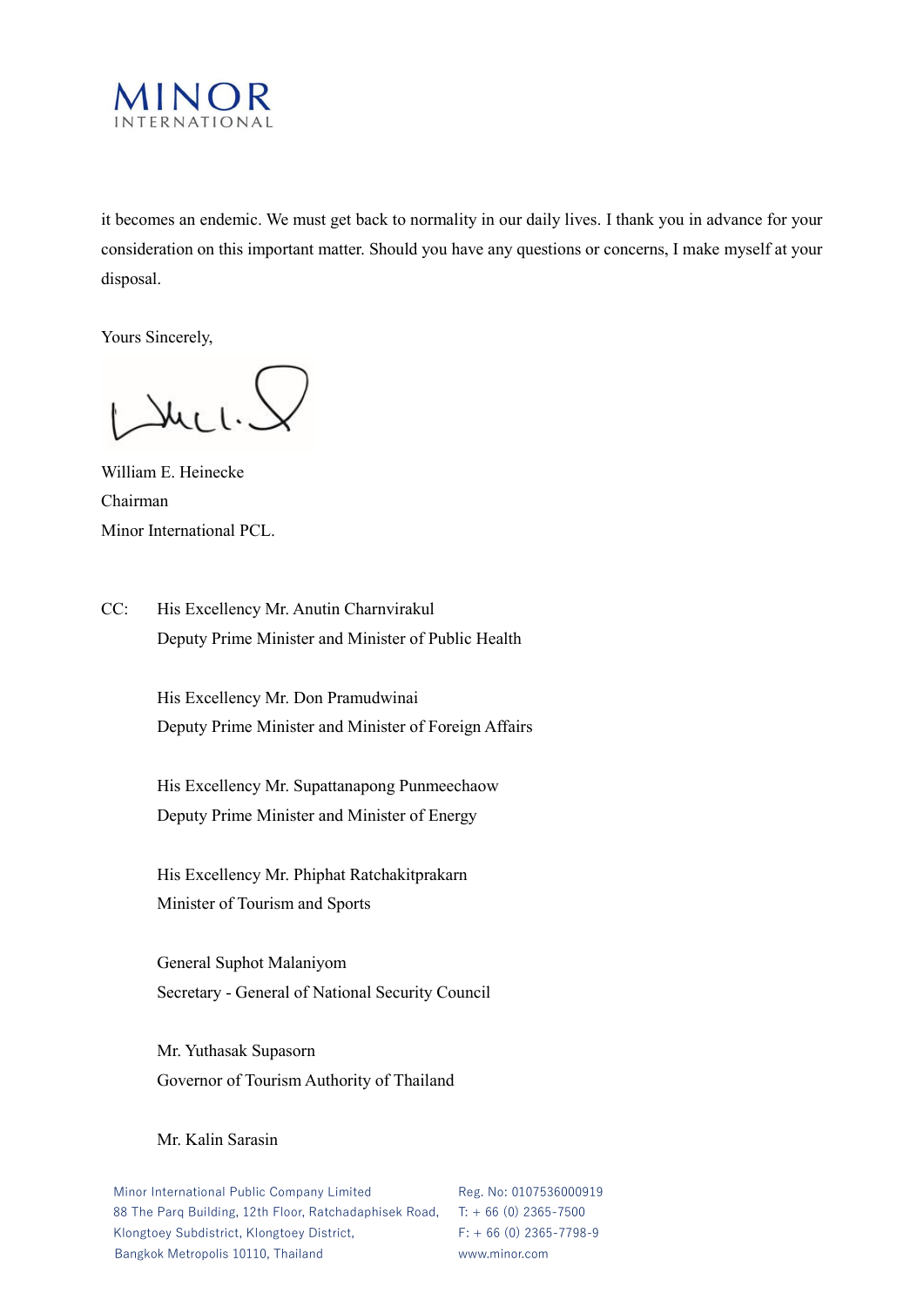

#### Senior Chairman of The Thai Chamber of Commerce and Board of Trade of Thailand

Mr. Sanan Angubolkul Chairman of The Thai Chamber of Commerce and Board of Trade of Thailand

Mrs. Marisa Sukosol Nunbhakdi President of Thai Hotels Association

Mr. Bhummikitti Ruktaengam President of Phuket Tourist Association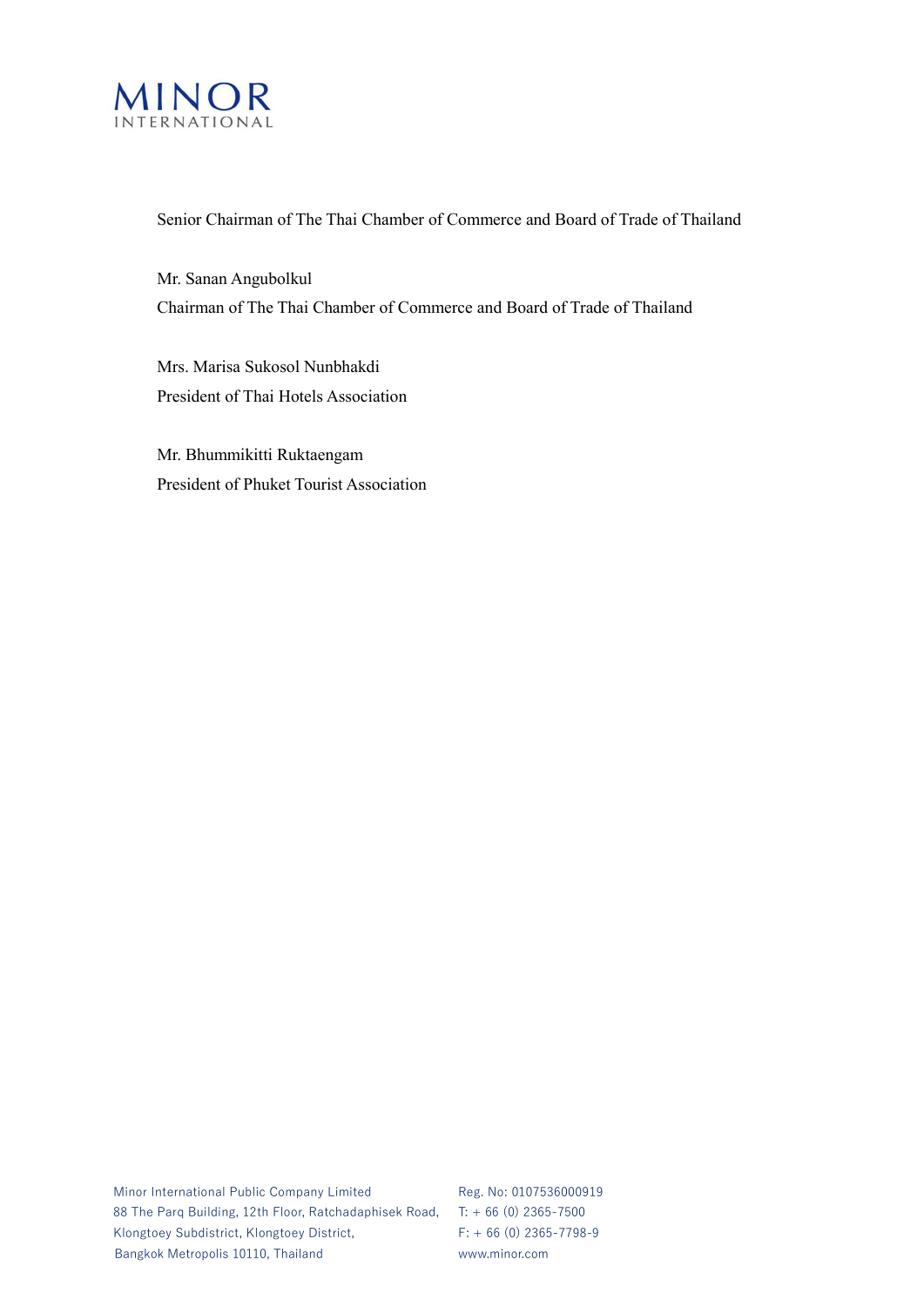

# **[Appendix 1](http://onlinelibrary.wiley.com/doi/10.1002/9780470757888.app1/pdf)**

| <b>Traveler Feedback on "Test &amp; Go"</b>                                                                                                                                                                                                                                                     |                                                                                                                                                                                                   |
|-------------------------------------------------------------------------------------------------------------------------------------------------------------------------------------------------------------------------------------------------------------------------------------------------|---------------------------------------------------------------------------------------------------------------------------------------------------------------------------------------------------|
| <b>Before Arrival</b>                                                                                                                                                                                                                                                                           |                                                                                                                                                                                                   |
| <b>ACCESS ERROR</b><br>Long wait time<br>Unusable access code                                                                                                                                                                                                                                   | <b>Email registration</b><br>(only applicable<br>Long call center queue<br>for some email<br>(up to multiple hours)<br>service providers)                                                         |
| <b>Several application denials</b><br>due to the quality of uploaded<br>photos<br><b>FRROR</b>                                                                                                                                                                                                  | 09:30pm<br>Pre-paid hotel bookings for<br>two RT-PCR stays<br><b>HOTEL</b><br>PRE-PAID<br>(cumbersome, difficult to<br>adjust, and if there are any<br>changes, must restart the<br>process anew) |
| <b>Arrival</b>                                                                                                                                                                                                                                                                                  |                                                                                                                                                                                                   |
| $\bullet\bullet\bullet\bullet$<br>Time spent in multi-step<br>document checking process                                                                                                                                                                                                         | <b>Unnecessary in-person</b><br>document screening<br>despite already having<br><b>Thailand Pass QR code)</b>                                                                                     |
| <b>During Stay</b>                                                                                                                                                                                                                                                                              |                                                                                                                                                                                                   |
| The 2nd RT-PCR test on Day 5 is<br><b>LPCF</b><br>unnecessary when travelers are<br>vaccinated and have been tested<br>before they fly. This obligation can<br>certainly complicate traveler's<br>holidays, and all.                                                                            | <b>Many testing centers are</b><br>fully booked and many<br>COVID-19 Chromin<br>provide poor service                                                                                              |
| <b>Insurance</b>                                                                                                                                                                                                                                                                                |                                                                                                                                                                                                   |
| Required insurance policy still does not cover many<br>expected COVID-19 related situations - in case of<br>positive test or high-risk contact, the expense of<br><b>COVID-19</b><br>hospitel/ hotel isolation/ home isolation must be<br><b>PROTECTION</b><br>covered by travelers themselves. |                                                                                                                                                                                                   |
| <b>Recommended Solution</b>                                                                                                                                                                                                                                                                     |                                                                                                                                                                                                   |
| Two simple requirements:<br><b>COVID-19</b><br>RT-PCR TEST<br>Proof of full vaccination or<br>A negative RT-PCR test result<br><b>NEGATIVE</b><br>proof of past infection<br>COVID-19<br><b>VACCINE</b>                                                                                         |                                                                                                                                                                                                   |